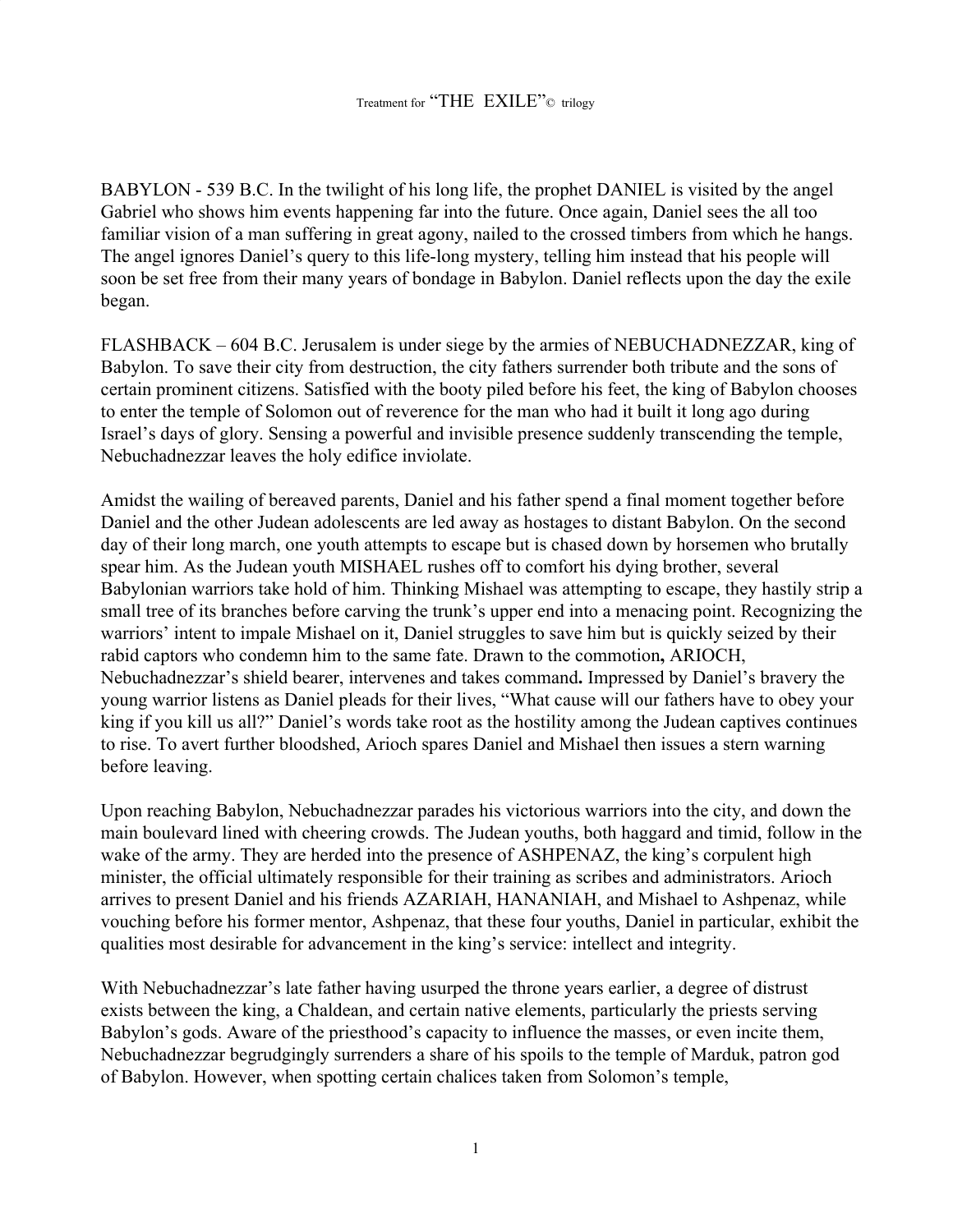Nebuchadnezzar orders his men to remove them from the growing pile of booty laid at the feet of a graven image. LABASUR, designated successor to the high priest, protests, arguing that the king's action will offend the gods and incur their wrath. Emboldened by his recent victories over Egypt and her allies, Nebuchadnezzar refuses to relinquish the chalices. Baring his enmity, the king gives Labasur a long, contemptuous glare, humiliating him before his priestly minions.

While leaving the temple, the king encounters ADDA, the beautiful young concubine he took as his share of the spoils upon capturing the city of Haran several years earlier. She speaks of the passion they once shared, but her infant son having been sired by Nebuchadnezzar, complicates more than just the line of succession. Years before, Nebuchadnezzar took to wed a Median princess to secure an alliance crucial to his father's pursuit of conquest. Should he put love before the affairs of state, he would jeopardize the fragile empire he and his father have forged. He cautions Adda to keep their child a secret then departs. Out of earshot, she makes an oath that the day will come when she sets her son upon the throne of Babylon.

Several weeks pass. On the first day of the New Year celebration, food from the king's table is set before the Judean captives. Ashpenaz has hoped the richer diet will strengthen the Judeans still recovering from the long, exhausting journey from Jerusalem. While overseeing the construction of the Hanging Gardens, Ashpenaz learns that Daniel and his friends are refusing to eat the delicacies set before them. Consumed with worry that such insult will enrage the king, Ashpenaz rushes off to the school. He fails to cajole Daniel and his friends, who have learned that the bounty before them has been dedicated to the gods of Babylon. Daniel suggests their health will improve more quickly from a simple diet of plain vegetables. Impressed by Daniel's faithfulness to his God, Ashpenaz grants him his petition, while sensing opportunity should this small miracle manifest itself.

On the tenth and final day of the New Year celebration, Daniel and his friends are permitted to watch the parade initiating the incoming year. Citizens line both sides of the broad boulevard running the length of Babylon, and watch as contingents of priests, warriors, and officials pass in formation, followed by the king and his retinue. The parade progresses down the long avenue a distance before veering into the walled complex of the ziggurat, the massive tiered pyramid jutting three-hundred feet into the sky. Adding to its mysterious aura, smoke plumes of various colors swirl up from braziers positioned on its tiers. Intrigued by the spectacle, Daniel and his friends speculate that it is the tower of legend.

Amidst the pageantry and accompanied by a retinue, the king of Babylon is taken by litter up the ziggurat's main staircase leading to the two hundred foot level where he is greeted by a delegation of priests. They sanctimoniously lead him the rest of the way up to the temple at the apex to partake in an ancient ritual. To demonstrate the king's humility before the gods of Babylon, a priest ceremoniously slaps Nebuchadnezzar. In a fit of rage, the king pummels the cleric to the ground. Confronted by the HIGH PRIEST, Nebuchadnezzar makes no secret of his contempt for their caste and the false gods they serve. He storms out, back into view of the masses gathered below, who greet the conquering warrior king with a thunderous ovation, leaving the priests of Marduk to acknowledge that their enduring hold on the city could be finally waning.

Joined by his advisors at the citadel, Nebuchadnezzar contemplates destroying the priesthood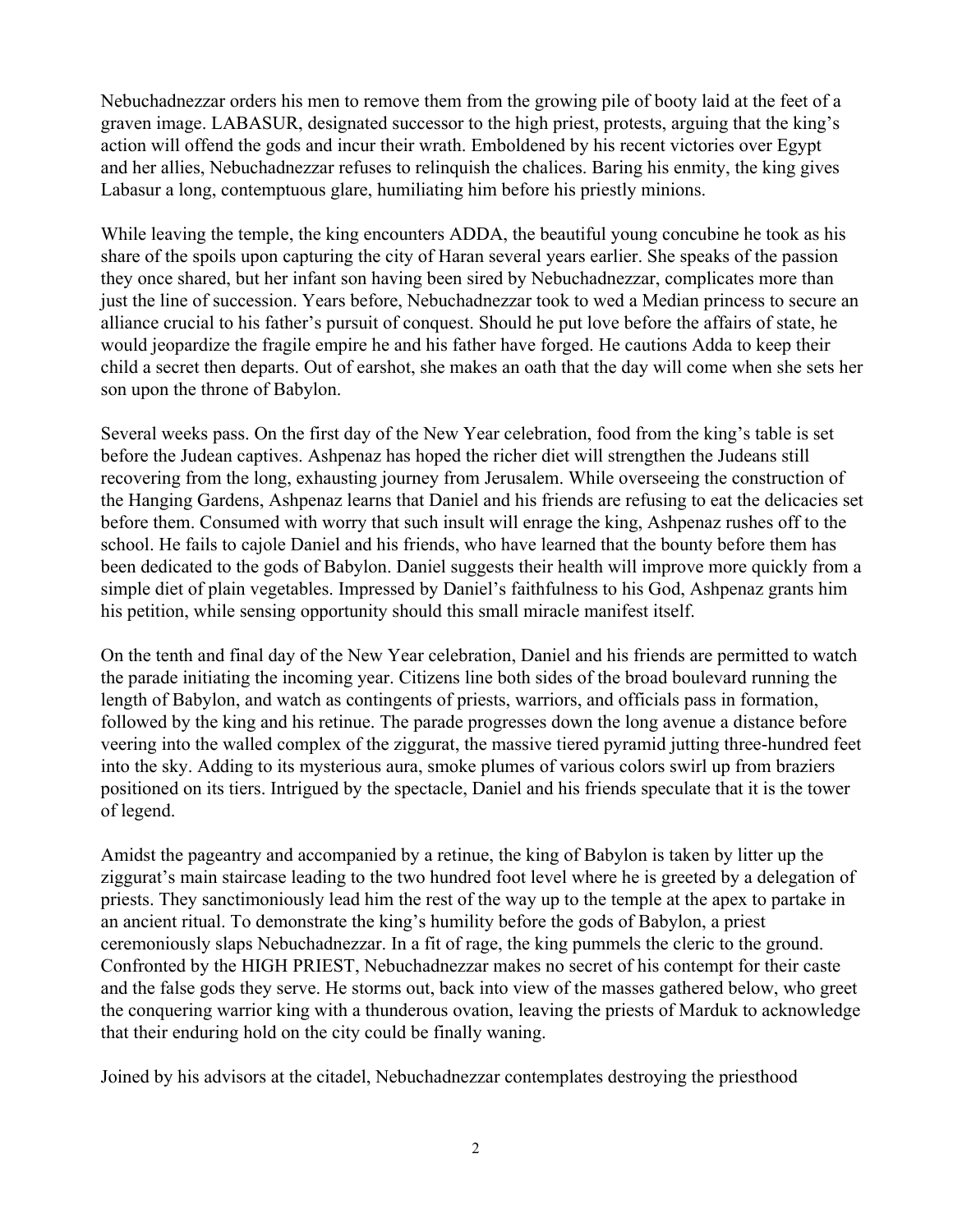altogether. Ashpenaz cautions against it, arguing that the masses could be stirred to avenge the priests, and should they rebel against him, the resulting chaos in Babylon could entice other subject states to follow suit. Reminded of his fragile hold on power, Nebuchadnezzar conceives a plan to reduce the power of the priesthood by turning the masses toward Solomon's God. To initiate this scheme, he orders the review of his Judean hostages for the purpose of determining which are the healthiest. When all of Babylon learns these young men have refused food dedicated to Marduk and Ishtar, the people might begin to abandon them for the new God brought from distant Judah.

Seated upon his throne, Nebuchadnezzar studies the one hundred youths bowing before him. As each group is presented, the king eyes the boys briefly before turning his attention back to the playful interaction between Arioch and the king's young lion cub. As if to cue the king, Arioch introduces the cub to Daniel as his group approaches. Nebuchadnezzar engages Daniel in conversation, while recognizing that he and his friends appear much healthier than the other Judean hostages. Impressed with the young man's confidence in himself and in his God, the king takes notice how their exchange serves to vex Labasur and the other priests in attendance.

Leading Daniel to a remote quarter of the throne room, the king talks of the crisis currently plaguing the province of Sippar. The changing course of the river Euphrates threatens to starve the region's irrigation system and continue to devastate its once abundant agriculture. Turning to a large relief map set upon a table, the king explains to Daniel the monumental project the court advisors favor for replenishing the affected area. Concerned about the inevitable hunger many will suffer, Daniel suggests an unconventional method which would shorten the time needed to complete the undertaking by many years. Labasur and the "Architect of the Field" object vehemently to the plan, but are vetoed by the king. Recognizing its merits, Nebuchadnezzar commissions Daniel to build the proposed canal, which will cross the unforgiving marshes of Ditana, and divert water to the fields of Sippar years ahead of the original schedule.

Accompanied by Mishael, Daniel embarks a small ship for Sippar. During their voyage, he becomes acquainted with a fellow traveler, Adda. Hoping to eventually earn enough for passage to her hometown in distant Haran, she entices Daniel to hire her as his domestic helper during his stay in Sippar. Daniel agrees and shortly after, learns of Adda's Judean lineage. Before meeting her, the chances of finding a bride from among his people were small; and now, the prospect for marriage exists. Daniel's affection for Adda will grow over the following months, unaware of her burning ambition and her previous relationship with the king.

With work on the canal progressing faster than expected, Daniel conceptualizes a means for producing immense wealth for the king by greatly increasing the trickle of trade passing through Babylon between the lands surrounding the great sea to the west (Mediterranean), and those adjacent to the great southern sea (Indian Ocean). His proposal is well received in Babylon.

Months pass and construction of the canal continues without event until Adda receives news her sister is alive and well in Haran. The prospects of returning to Haran are much too alluring for Adda, her sister having married a merchant of great wealth many years her senior. Dejected, Daniel pleads with her to return with him to Babylon instead, and be his wife. Adda, sensing his star might still be rising, eases him down gently.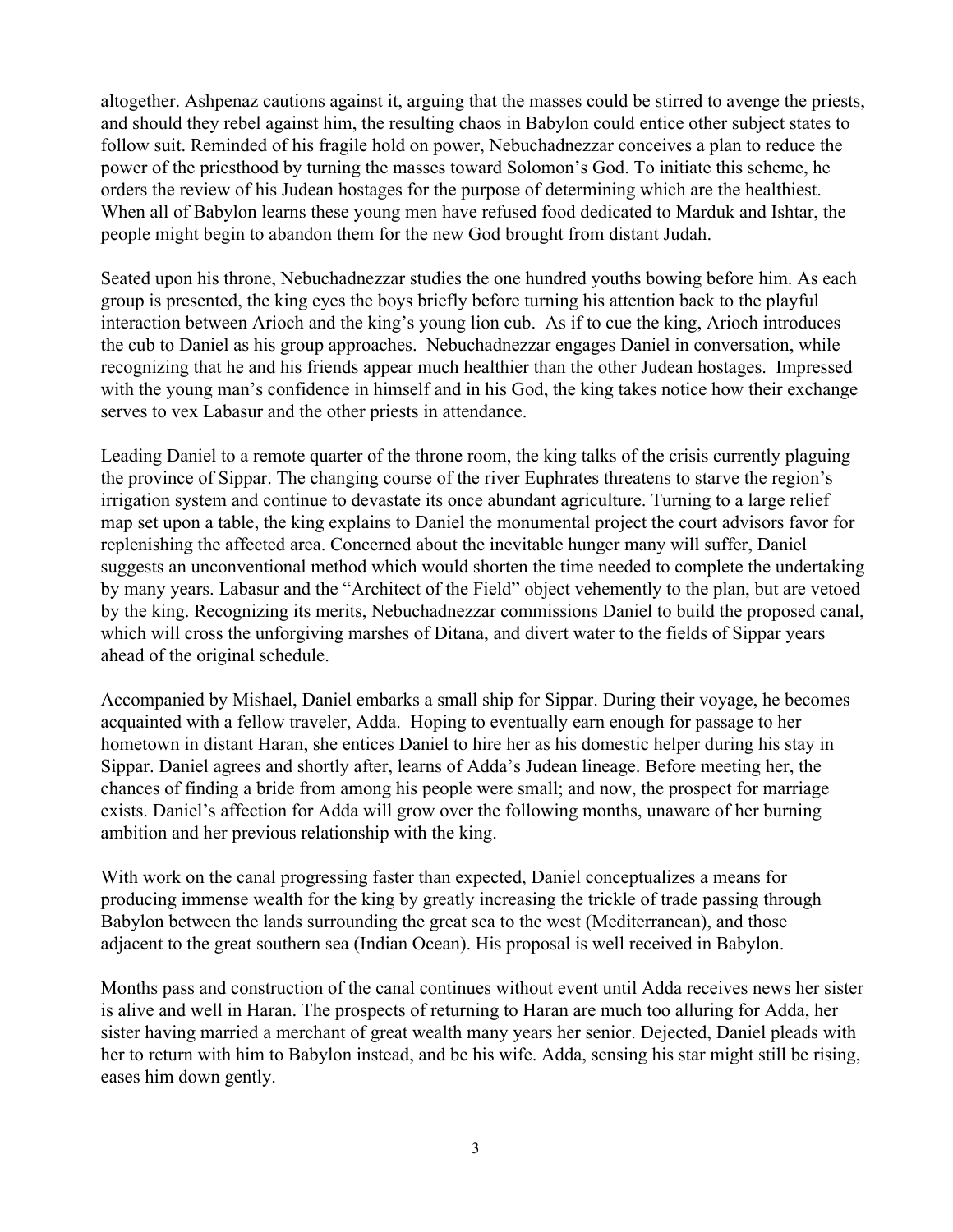The canal is completed almost a year after its inception. Many marvel that no freeman or slave lost his life during its rapid construction, and that the youthful taskmaster could have even conceived it. On his return to Babylon, Daniel and his friends are promoted to positions within the palace by Ashpenaz over the objections of the priests. The king's high minister cites that, unlike the false gods, the Judean's God commands His faithful to be honest with all men. The priests reel, recognizing their influence within the palace will be in jeopardy especially should the corruption of certain officials be exposed.

Working late in the king's treasury one evening, Daniel and his friends are stricken with grief when learning of Ashpenaz's sudden death. Distraught by the loss of his trusted minister, Nebuchadnezzar fears that the priesthood may have poisoned Ashpenaz and is soon disturbed by a haunting nightmare. Hoping to find the courage to return to sleep, the king takes solace in drink. Emboldened by the wine, he orders the high priest and Labasur brought before him and commands them to tell him what he saw in his dream. They plead with him to tell them the dream so they may offer its interpretation, but he remains adamant knowing he now has the means to expose them as charlatans. Nebuchadnezzar accuses the priests that since their gods have not revealed the king's dream to them, their claims of receiving divine wisdom from the gods must surely be false. Nebuchadnezzar believes his argument will convict the priests in the minds of the masses. Hoping to terminate their caste once and for all, he decrees that all men seeking wisdom from the gods are to be put to death.

In the purge which follows, Daniel is brought before the king, but refuses to deny his God in order to save himself. Furious, Nebuchadnezzar orders Daniel thrown from the heights of the citadel, but just as the king's men attempt to throw him to his death, Daniel begins recounting the details of the king's dream. Awestruck, Nebuchadnezzar grabs his men, forcing them to set Daniel safely down. The king listens intently as Daniel continues describing the details of the dream, finishing with the revelation that the God of Israel has proclaimed Nebuchadnezzar "king of kings". Arioch argues that the Judeans' God is a true God, convincing the king to spare Daniel by lifting the reckless decree. Having just witnessed the power of Daniel's God, and elated that this true God has proclaimed him "king of kings", Nebuchadnezzar appoints Daniel as Ashpenaz's successor. END PART I

Several years pass, and as Daniel has brought greater prosperity to the realm, more subjects turn to his God. Fearing the prospects of their caste's extinction, the priests of Marduk plot to finish Nebuchadnezzar. They subtly fan the issue that his nemesis, Egypt, does not yet bend a knee to the king of kings, anticipating that Nebuchadnezzar's pride will gnaw at him and force him to take the bait. And when he commits to the conquest of Egypt, the priests will send word forewarning Pharaoh, giving him ample time to prepare a trap of his own design.

Joining Nebuchadnezzar during the inauguration of the Hanging Gardens, a number of nobles enjoy the novel sight of water cascading from one tier down to the next. Peacocks strut about the gardens while other exotic birds perch in the midst of the exquisite flora. Built to remind her of the hills of her Median homeland, Queen AMYTIS is unimpressed, spiteful that Nebuchadnezzar will soon take his heir, their thirteen year old son, AVIL-MARDUK, from her side. She goads the "king of kings", reminding him again that his nemesis Egypt remains unconquered. Daniel cautions his king that initiating this endeavor by his own volition will only meet with disaster, and leave his subjects to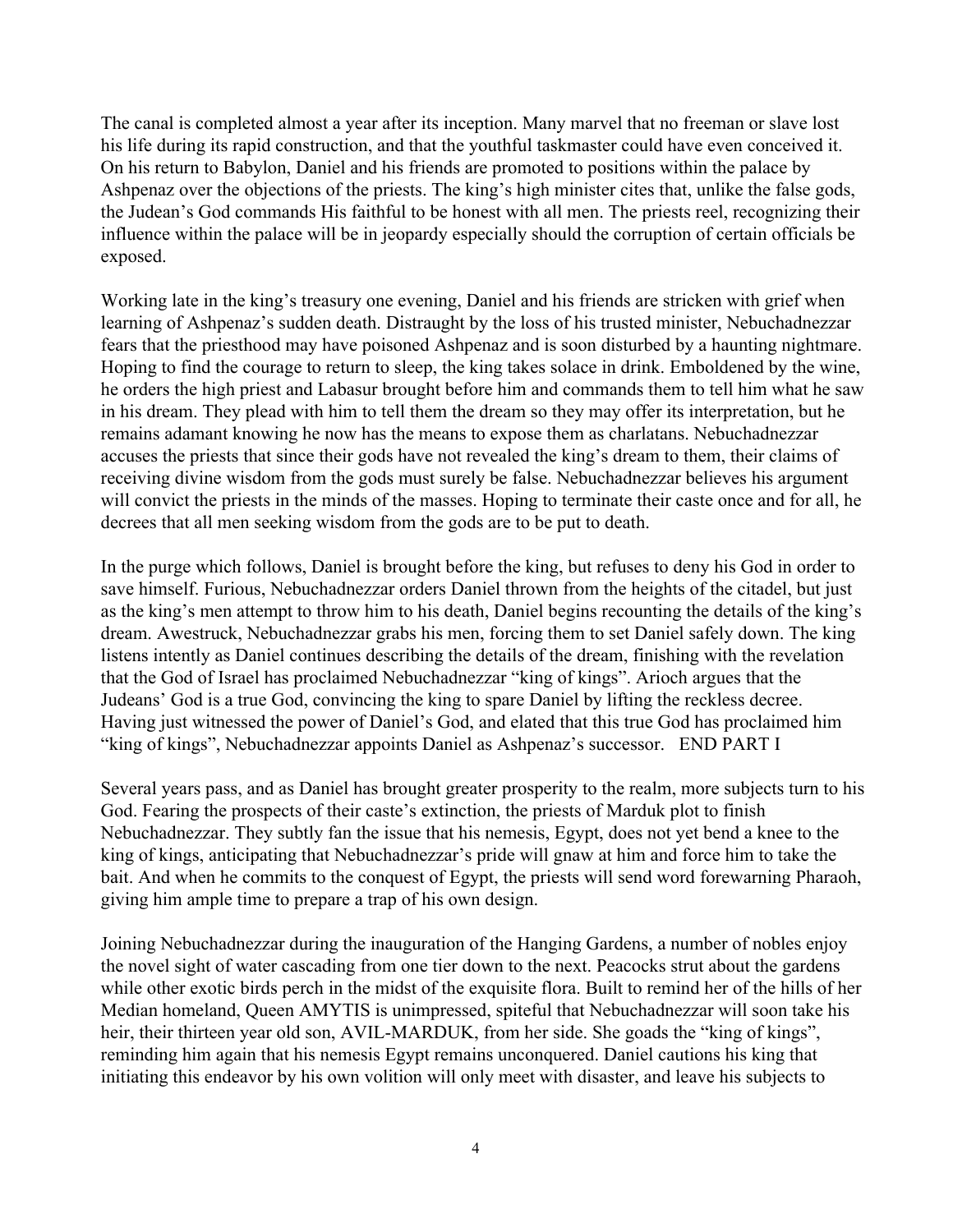suffer the consequences of this tremendous burden he would place upon them. Daniel pleads with his king to wait until God's appointed time. Blinded by his pride, Nebuchadnezzar ignores Daniel's warning.

Months have passed since the king left with his army to invade Egypt. Left to administer the kingdom, Daniel focuses on the receding level of the Euphrates River: the first sign of the impending drought. Anticipating the worst, Daniel decides to purchase all surplus grain throughout the realm and store it in Babylon, then distribute it as needed should famine strike.

 (Egypt) - While crossing Sinai, Nebuchadnezzar learns from a captive that certain cities to his rear conspire to rebel against him. Obsessed with conquest, he dismisses this news as disinformation, a desperate ploy hatched by Pharaoh. Marching on, Nebuchadnezzar engages the enemy at Tanis. As Nebuchadnezzar's battle-hardened warriors begin to rout the seemingly ill-prepared Egyptians, a lookout posted high in the palm trees spots a large number of heavily armed Greek infantry on rafts attempting to outflank the Babylonians. Screened by the bulrushes at the river's edge, these mercenary warriors represent solid evidence that Pharaoh knew well in advance of the planned invasion and that the rumored rebellion therefore must be true. It is Arioch who finally convinces Nebuchadnezzar that his army will perish in Egypt unless he retreats immediately.

(Babylon) - Crossing the bridge from the new city on the west bank, a long camel caravan passes behind Daniel and his friends as they survey the receding level of the river. An elegant carriage suddenly pulls out from the caravan before stopping in front of Daniel. Much to his delight, its occupant is Adda. During their subsequent visit in the throne room, she tells him how her sister's husband, a wealthy merchant, has entrusted her to oversee this vast caravan, laden with grain, sent in response to Daniel's decree. Adda tells Daniel she is to remain in Babylon and administer the other caravans and barges from Haran arriving in the near future. She makes little secret of her desire to rekindle their romantic friendship during her lengthy assignment in Babylon.

Late one night, Adda makes a clandestine visit to the temple of Marduk where she attempts to purchase back the young son she sold to the priesthood years before. To her dismay, she is told her son is not for sale. Labasur, now high priest, has learned that Nebuchadnezzar is the boy's father making him a possible contender for the throne. Marduk's priesthood plans to continue cultivating her son and controlling him should they find a way to seat him on the throne. Also aware of her relationship with Daniel, Labasur blackmails Adda into charging an exorbitant fee for her sister's grain, the excess to be laid at Marduk's feet.

(Jerusalem) - During the long march homeward, Nebuchadnezzar captures Jerusalem a second time. To discourage any further insurrection**,** he enslaves 10,000 of its inhabitants, before driving them back to Babylon like cattle.

(Babylon) - Daniel receives the devastating news of Nebuchadnezzar's forced withdrawal from Egypt and Jerusalem's treachery. As hostages, he and his friends are well aware of the fate which now awaits them upon Nebuchadnezzar's return. Adda urges him to flee with her to Haran where insurgents might protect him and his friends. Daniel declines, choosing to trust God, knowing the increased wrath the king would inflict on the other Judean hostages should he take flight. After a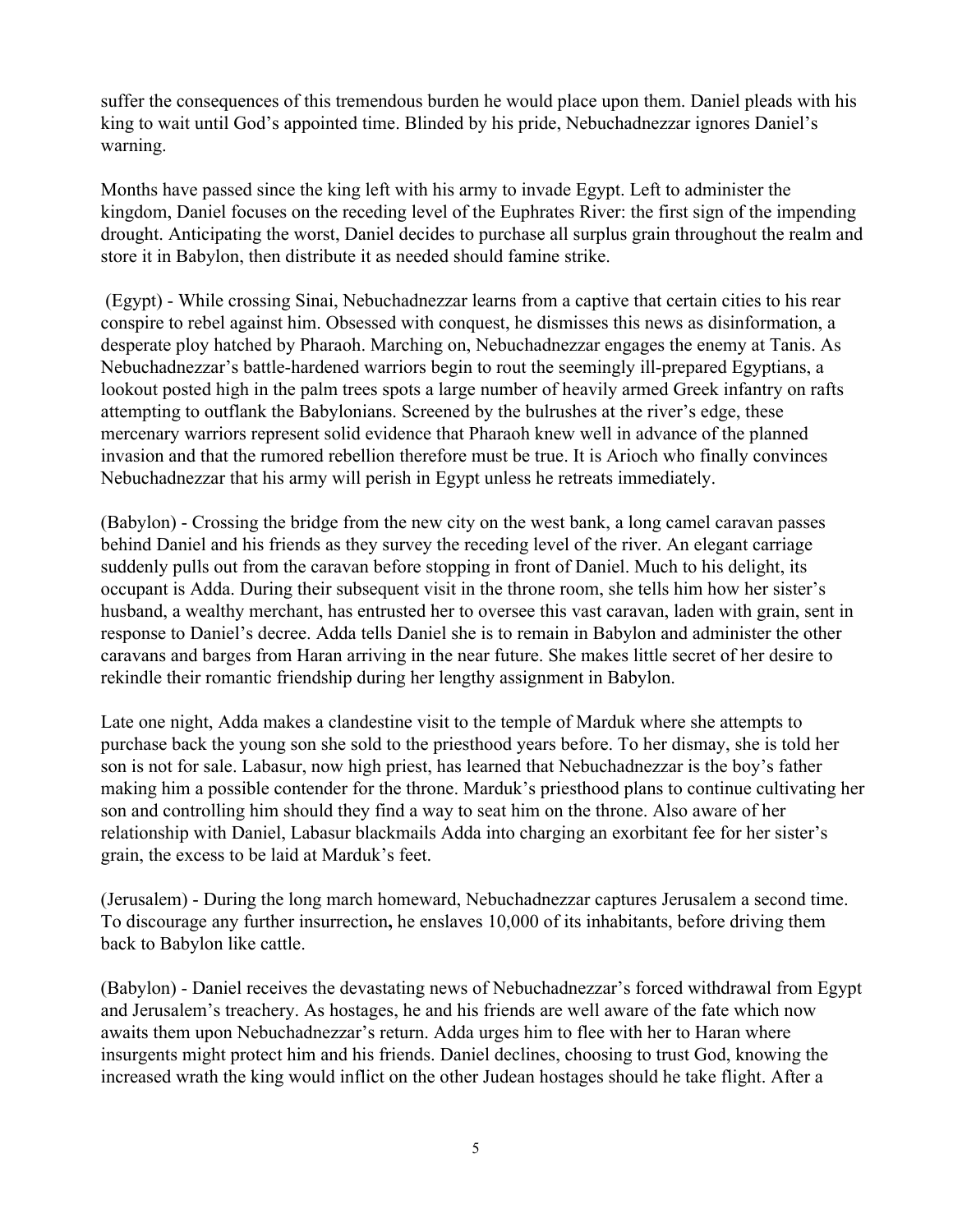tearful parting, Adda returns to Haran believing that she will never see Daniel again.

Upon his return to Babylon, Nebuchadnezzar spares his Judean hostages from death, but only because they might be useful in facilitating his new plans for the conquest of Egypt. Daniel argues profusely that the king's priorities will undo the considerable effort already expended for minimizing the devastation the present drought will bring. Nebuchadnezzar rejects his counsel. Daniel's mere presence serves as a constant reminder that he had warned the king against invading Egypt and so Nebuchadnezzar sends him as an envoy to the Medes on the pretense of shoring up their alliance.

Watching Daniel depart from Babylon, the king contrives to create a new god, one he will compel his subjects to worship. He will use the offerings rendered to this deity to help underwrite a new campaign into Egypt.

On his journey to Ecbatana, Daniel alters his route to rendezvous with the returning army and the ten thousand Judeans taken captive from Jerusalem. Finding his old neighbor EPHRAIM among them, Daniel is heartened to learn his parents fled the city before it fell. Ephraim begins to weep uncontrollably as he recounts the atrocities the Babylonians inflicted on their countrymen at Jerusalem and during their long trek eastward. Several captives chime in, begging Daniel to petition for their freedom, declaring their unfaltering allegiance to Nebuchadnezzar. Angered by their denial and wanton apostasy, Daniel scolds them, telling them they have been exiled to Babylon, not for rebelling against its king, but for rebelling against the God of Abraham.

In Babylon, Nebuchadnezzar has commanded a host of dignitaries and officials to assemble before a colossal graven image, newly constructed on the plains outside the city. Made in the king's likeness, the idol represents his new god. At the signal, all are commanded to prostrate themselves before it. Refusing to kneel before the graven image, Azariah, Hananiah, and Mishael are brought into the presence of the king. He commands them to bow before his idol, or they will perish. Remaining true to their faith, the Judeans refuse. Enraged, the king commands that they be thrown alive into the furnace of the large brick kiln he points to off in the distance. As they are led off to their death, Nebuchadnezzar begins to feel the same, strange presence he felt years before, when standing in the temple of Solomon. He struggles at the prospects of having angered the Judean God before following his victims to the distant brickyard. There, he stirs his men working the giant bellows to stoke a hotter fire**,** convinced it will consume his victims' ashes and assuage his worry. The king watches the hellish white smoke spew violently from the stack for several minutes before commanding the workers to swing open the iron door covering the furnace opening. Peering inside, he sees within the midst of the flames, an angel of God protecting the three Judeans from harm. Awestruck and fearing the worst, Nebuchadnezzar calls for the Judeans to exit the furnace. The many workers look on, astonished at the sight of the unscathed Judeans. Knowing news of this miracle will quickly spread, the king is forced to feign allegiance to the God he has once again defied. His lust for glory, however, still remains unabated, and so Nebuchadnezzar suffers another terrifying dream.

Daniel's time in Ecbatana has not been wasted, his efforts of the past few months benefiting both kingdoms. Summoned to return to Babylon, Daniel's departure is made even more difficult having endeared himself to the royal family. During his long journey home Daniel encounters the full weight of famine now gripping Nebuchadnezzar's realm. Reaching Babylon, Daniel interprets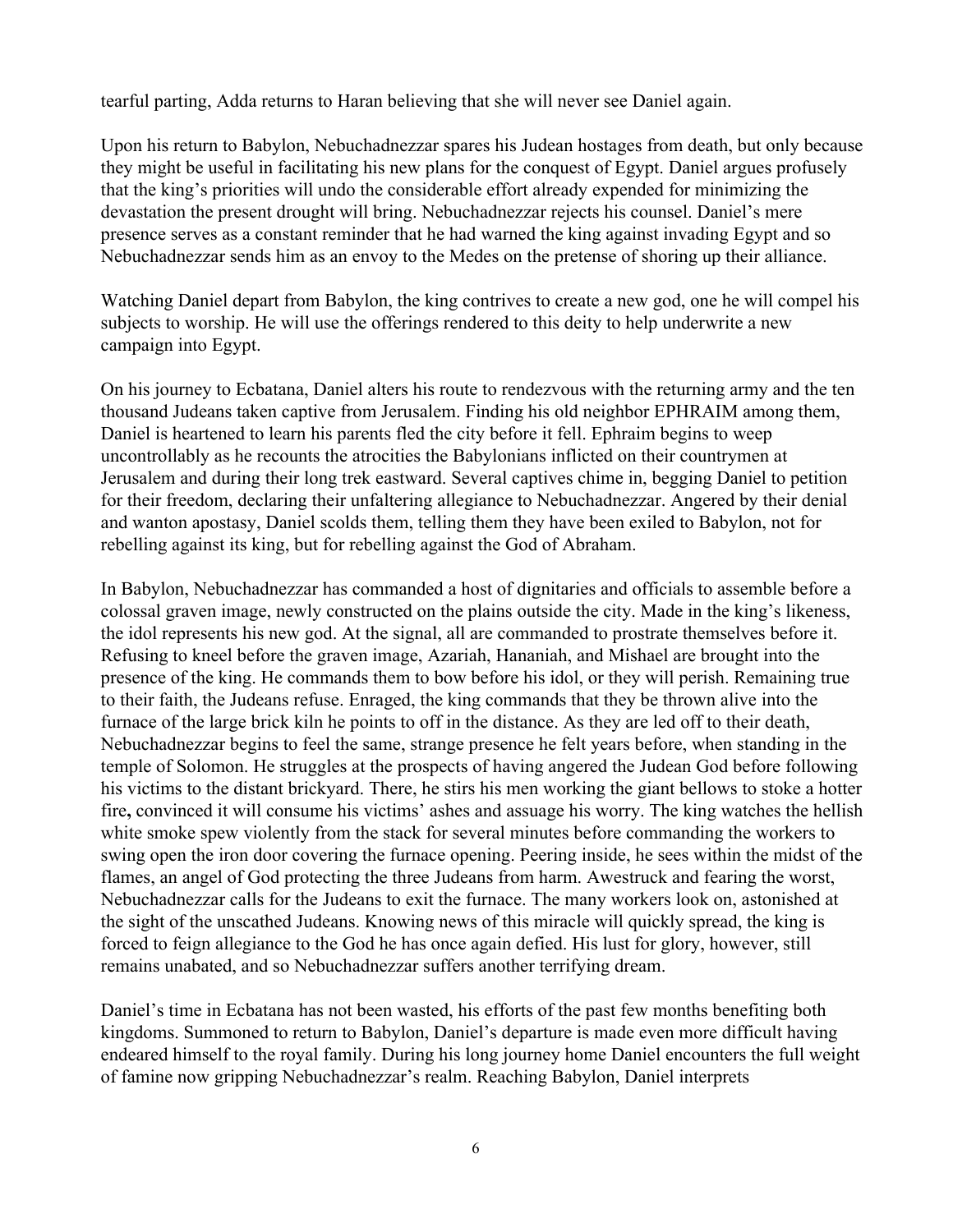Nebuchadnezzar's nightmare, telling him that his extravagance has caused his subjects much suffering, and that for this defiance, the God of Israel has decreed that the king of Babylon will suffer insanity. When King Nebuchadnezzar is struck with madness, Arioch and the army make Daniel regent, enabling the kingdom to prosper once again.

Several years have passed while the king's insanity continues to plague him. Stirred by the ever plotting priesthood and his own ambition, the crown prince Avil-Marduk is able to incite his mad father into believing that the destruction of Solomon's temple will lift his curse. The conspirators believe that in the heat of battle for Jerusalem, the reckless king will make an easy mark for an assassin's arrow.

Daniel watches in disbelief as the armies of Babylon march off again, this time to destroy the city of his youth. The warriors of Babylon are led by Arioch whose recent faith in God has begun to wane, as it gives way to an older loyalty—that to his king who, during his brief lapses into sanity, has called for this incursion.

During the Passover feast, Daniel is presented with a scroll containing the ancient writings of the prophet Isaiah. Its words remind Daniel and his friends of the purpose to which God has called their people and of the coming Messiah. Only by salvaging the sacred texts written by Israel's prophets can they hope to turn their exiled countrymen back to God in preparation for their inevitable return to the Promised Land and their divine calling.

Mishael cajoles Daniel late one night to follow him to the Hanging Gardens, not telling him Adda waits for him there. The years of absence makes the enchantment of her beauty even more alluring. She entices Daniel to take her as his wife before nudging forward her true agenda by encouraging him to seize the throne, and naming her own son as his heir. Daniel's disdain for her ambition is overpowered by the thought of her having relations with another man, and when learning the boy's father is Nebuchadnezzar, his jealousy rages even more. Disillusioned with the woman for whom his passion has burned so long, Daniel learns an even darker side of her past, when she reveals she had sold her son to the priests of Marduk years before. That she would betray the God of her people, and her own son—by condemning him to a life of servitude to the false gods—devastates Daniel. He promises her that he will free her son from Marduk's priests, and return him to her. Her spark of hope is quickly dashed when he banishes her from Babylon and from his heart.

The Babylonians capture Jerusalem for a third and final time, turning it to rubble. Arioch confronts the prophet Jeremiah who dispels the young general's innermost fears, telling him that his mission of destruction is sanctioned by God Almighty. His faith restored Arioch sets fire to the temple amid the protests from the Judean collaborators wanting it spared so they might use it for political gain. As Nebuchadnezzar watches the spreading fire, one of the quislings approaches him to appeal but is mortally wounded by an assassin's arrow intended for the king. In a frenzy, the warriors of Babylon cut down the assassin, destroying the link which could have tied the crown prince and Labasur to the crime.

Nebuchadnezzar is greeted in the palace upon his return to Babylon. Oblivious to the presence of courtiers and the fawning of his insidious son, he senses Daniel's approach which causes his affliction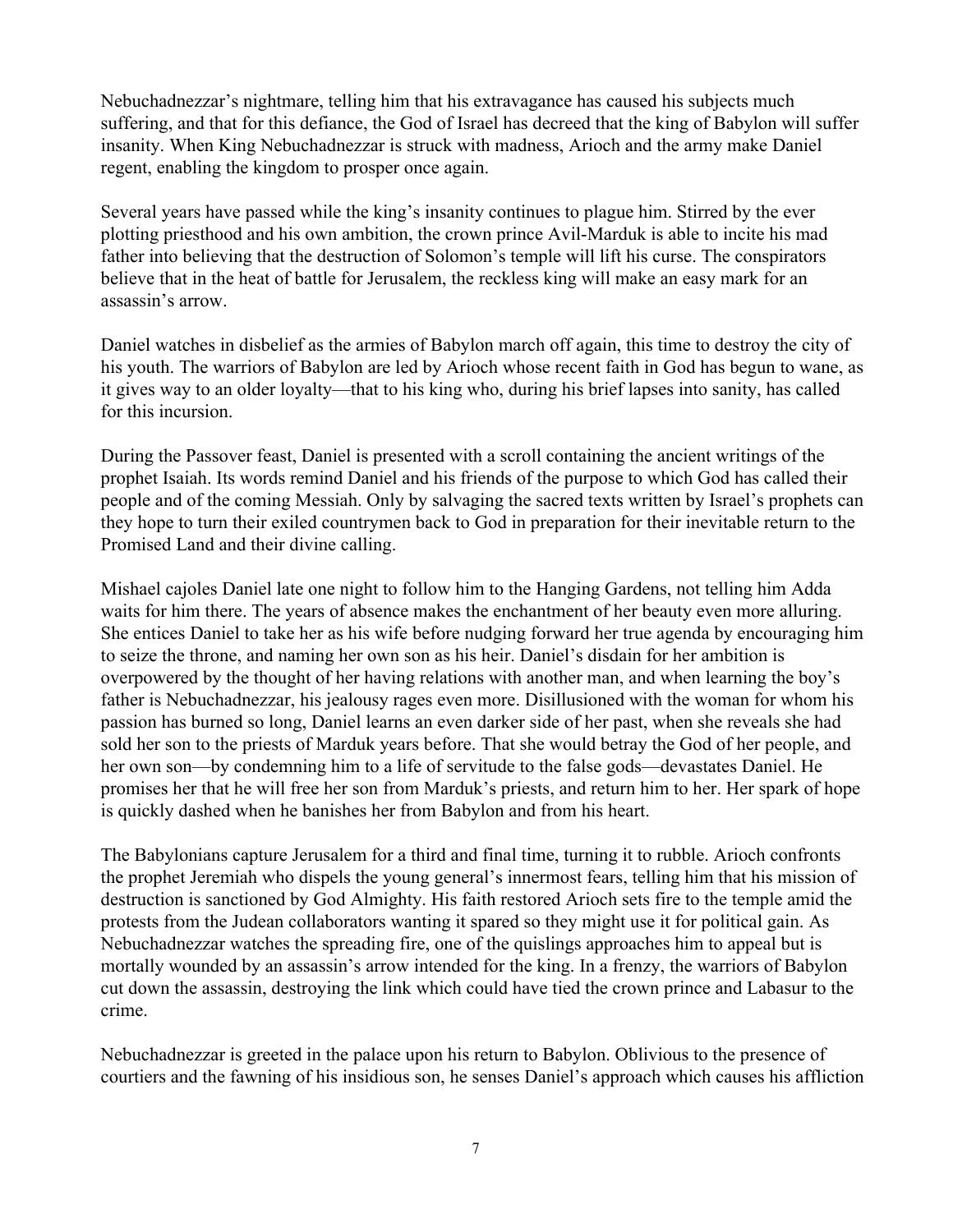to worsen. As Daniel enters the throne room, those in attendance scurry to clear a channel between him and the king. Nebuchadnezzar boasts of how he has destroyed the God of Israel, His city and His temple. Incited by his heir and Labasur, the king brandishes a sword, then charges at Daniel. Knocking him violently to the floor, the king hovers over Daniel who closes his eyes to wait for death. At the sound of clashing iron, he looks up to see Arioch deflecting the king's sword with his own. Amid the cries of "treason", Nebuchadnezzar hacks furiously at the young general, who blocks each blow in self-defense. Slowly, the king tires before stopping altogether. Dropping his sword, Nebuchadnezzar sits down to watch Daniel crawl to his side. With emotion, he cries out that the curse has been lifted. He attests that the God of Creation has answered his petition, saving both him and Daniel from his madness, while forgiving him for his pride. With heartfelt sincerity, King Nebuchadnezzar proclaims that the God of Israel will be honored above all. END PART II

FLASH FORWARD (continue opening scene Part I) - Daniel baits Gabriel to remove the mystery shrouding his recurring visions, but instead, the angel recounts how King Nebuchadnezzar entrusted Daniel with the task of ushering Babylon into a golden age.

FLASH BACK - In a VOICE OVER Gabriel NARRATES as the viewer watches a series of events occurring during the golden age and those which followed leading to the demise of Babylon: Daniel presides over a council of elders who consolidate the sacred writings of Israel. Obedient to God, Nebuchadnezzar is at last given victory over Egypt, and a long and prosperous reign before he is finally laid to rest.

Nebuchadnezzar is succeeded by his lecherous son, Avil-Marduk. The new king remains under the influence of his spiteful mother, Queen Amytis, a willing collaborator of Marduk's priesthood. His corrupt reign creates much strife**.** In desperation, Arioch deposes him and seizes the throne for himself. Stability is restored throughout most of the realm, but chaos still grips the eastern province of Elam, and so Daniel is sent there to help restore order.

Enabled by her sister's wealth, Adda slowly gathers influence and power during her years in Haran. When discovering that the priests of Marduk conspire to assassinate King Arioch, she hatches her own plot, and prepares her revenge. Adda waits until the optimum hour to produce the evidence proving Labasur had acknowledged years earlier that Nebuchadnezzar was indeed the father of her son. Forced to abandon his ploy to place a puppet on the throne, the high priest is further humiliated when swearing fealty to her son, NEBUNAID, the new king of Babylon. To strengthen her hold on power, she introduces the patron deity of Haran, the moon god, Nanna-Sin to the masses of Babylon. Drawing their support with silver, gold, and favors provided by the cult's temple prostitutes, she would rule from behind the throne upon which she set her son.

Having restored stability to the city of Susa, Daniel remains cautious for a time before seeking to return to Babylon. His petition denied, he is instead commanded to continue as provincial governor of Elam. Unbeknownst to Daniel, the new king's mother is Adda and that it is she who keeps him far from Babylon. END VOICE OVER.

Gabriel appears before Daniel for the very first time, apprising him that the ambitious crown prince of Babylon has provoked war with the Medes and the Persians. The angel tells Daniel that Babylon's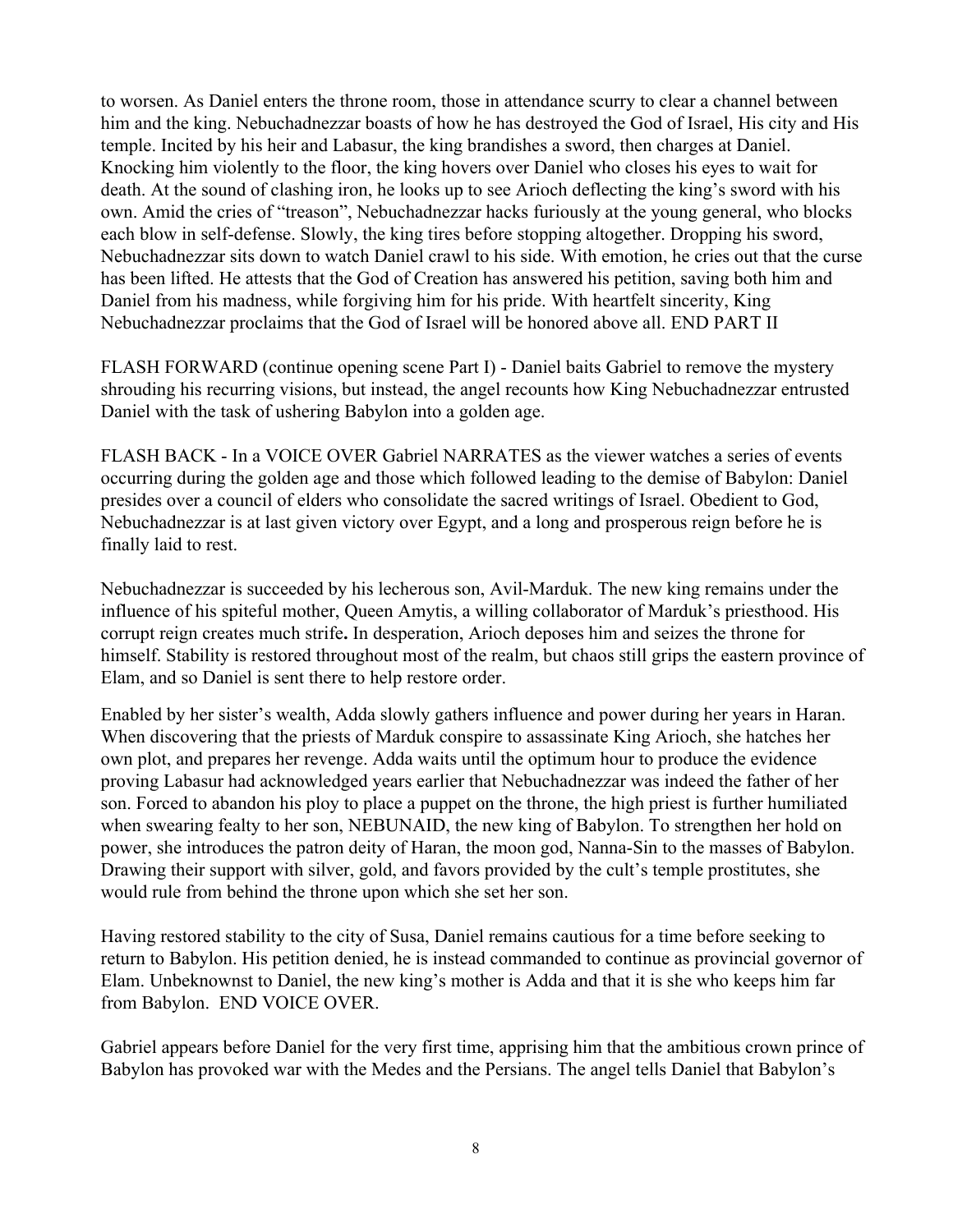days are numbered, and instructs him to return there to proclaim that foreboding message to its ruler.

Reaching Babylon by small ship, Daniel learns that the Medes and the Persians are now encamped just outside of the new city, having scattered King Nebunaid's army two weeks earlier in an engagement one hundred miles north of Babylon. Arriving at Azariah's house, Daniel and his old friend tearfully rejoice after twenty years of separation. They spend several hours sharing memories of days long past before finally discussing more pressing matters. Daniel learns that the crown prince BEL-SHAZZAR persecutes the remnant still faithful to the God of Abraham. Driven by a sense of urgency, Daniel embarks for the palace to admonish and give final warning to Bel-Shazzar. En-route, he sees the decadence now pervading the city; it having crept in during his long absence. Reaching the palace, Daniel explains the pressing nature of his visit. It is the high priest BELUTUSU who steps out from the shadows to abruptly refuse him audience with the crown prince. Daniel stares at Belutusu, sensing their pasts, or even their futures might somehow be tied together.

Later that night, while resting at Azariah's house, Daniel is visited by a servant girl. Sent by her mistress to summon him, he follows her back to the Hanging Gardens where Adda is waiting. She confides to Daniel how she succeeded in putting her son, Nebunaid, on the throne, alluding that her beauty and sexual prowess helped in her quest for power. Hearing how she ruled from behind the throne, Daniel rebukes her for allowing decadence to take root in Babylon, warning her of God's judgment. In defiance, she pulls back her veil causing Daniel to recoil at the hideous disfigurement of her once beautiful face. She recounts to him the plague which swept over the city many years earlier, and the pox which stole her beauty, believing it to be God's wrathful vengeance. It was her vanity which subsequently drove her into seclusion, clearing the way for the priests of Marduk to reassert their domineering influence over her son, the king. Her only reason for living was her young grandson, Bel-Shazzar, left motherless by the same plague. Having raised Bel-Shazzar as her own child, Adda exhibits her maternal instincts as she pleads with Daniel to intervene to God on her grandson's behalf, explaining that when he was in his tenth year the priests of Marduk took him from her. It was Belutusu, son of Daniel's old nemesis, Labasur, who turned her grandson, Bel-Shazzar, into the monster he has become and incited him to make war on the Medes and the Persians.

Miles north of Babylon, the Medes and Persians work feverishly to divert the waters of the Euphrates. Unable to breech the high walls of Babylon, CYRUS, the Persian king, plans to wait for nightfall, when the water level downstream at Babylon will be low enough for his warriors to ford the river, and pass under the water gate at the entrance of the city's main canal.

Celebrating the New Year, Prince Bel-Shazzar and a dozen nobles watch the spectacle in the small arena (lion pit) below, as hungry lions maul three victims to death. Returning to the throne room, Bel-Shazzar rejoins his other guests: the multitude of nobles who fled the northern provinces after Cyrus' recent victory over King Nebunaid of Babylon. The high priest Belutusu proclaims Bel-Shazzar the new king of Babylon, and to celebrate the coronation, uses the chalices Nebuchadnezzar had taken from Solomon's temple years before. As they make libation to the gods of Babylon, Bel-Shazzar casts his gaze outside the giant portal to notice a blue star glistening in the heavens. Thinking it heralds his ascension to the throne, he and his guests watch in awe as it seems to gradually grow in size. Their fascination is soon displaced by abject fear when they realize the blue light is actually fast approaching the throne room. One by one, the fires lighting the throne room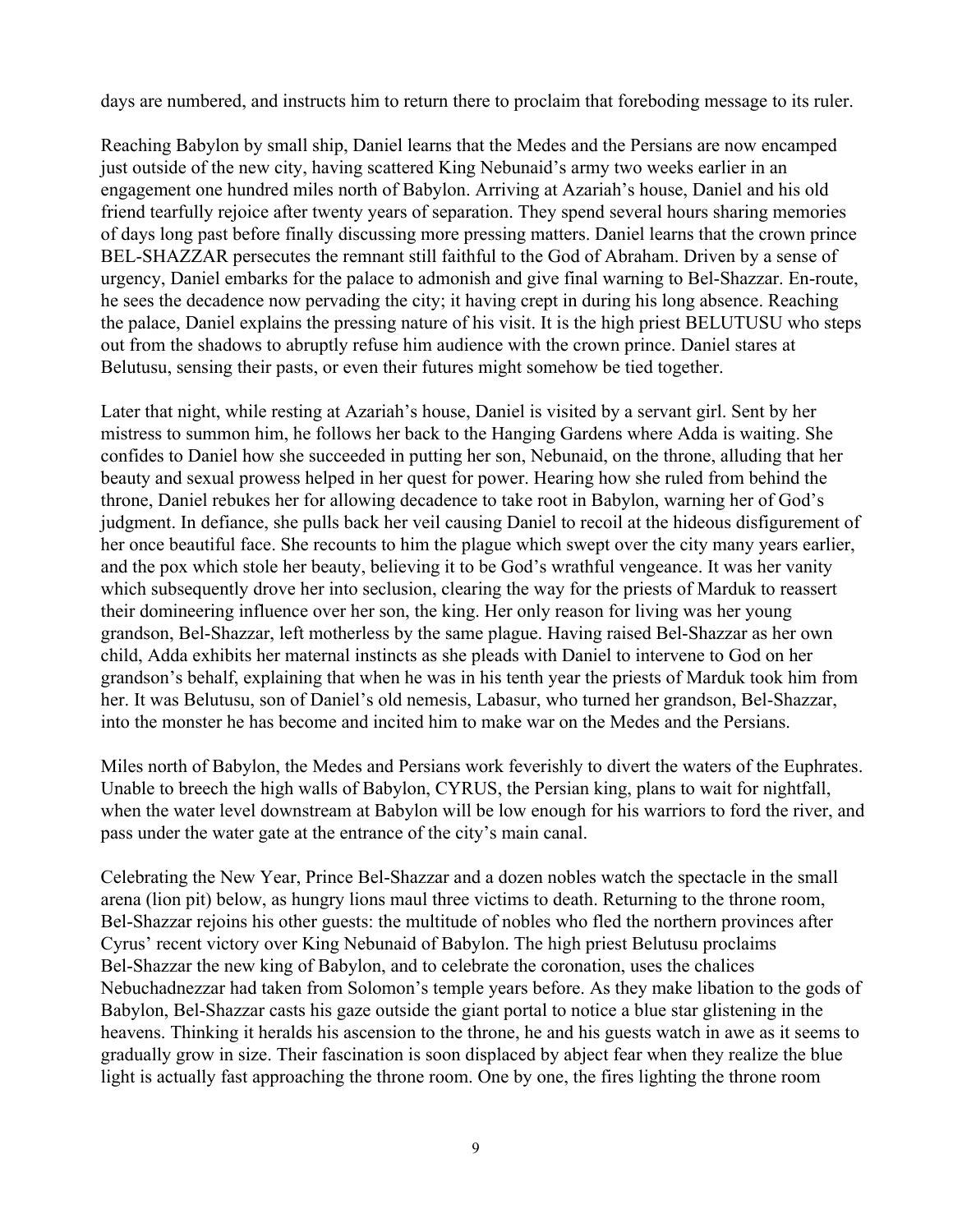flicker before blowing out as a frigid breeze overwhelms the gathering. Several revelers drop to the floor while the others, frozen in fear, watch as the mysterious blue fireball enters the throne room to fly overhead before crashing into oblivion against the back wall. An eerie darkness continues to pervade the throne room**,** until all at once, fires flair up from the braziers bringing light to the throne room again. Rising from the floor, Belutusu proclaims the blue orb as a favorable sign, and begins leading the libation to the gods of Babylon. A chorus of screams is heard when the revelers see the back wall ripple and waiver ever so slightly while curious etchings begin pushing out from the wall**,** as if scribed by a finger from an unseen hand within the brickwork.

Having sent for Marduk's astrologers, Bel-Shazzar grows impatient as their lingering efforts fail to decipher the strange and cryptic markings. When the high priest attempts to contrive their meaning, Adda traps him in his lie, prodding him to explain the meaning of each character, as she points to them one at a time. She tells her grandson, Bel-Shazzar, that there is one among the Judean captives in whom abides the power to divine such a message.

Summoned to the throne room, Daniel is commanded to read and decipher the encryption. After gazing upon the enigma, he turns to chasten Bel-Shazzar, telling him his kingdom is destined to fall to the Medes and the Persians entrenched outside his city. Bolstered by the high priest, Bel-Shazzar boasts how his greatness will endure and how his new army forming in the south will destroy the forces led by Cyrus the Persian. Humiliated before the nobles, Daniel leaves the throne room and the debauchery within it.

Under the cover of darkness, a band of Persian warriors wade across the now shallow river, and enter the city by ducking under the gate no longer able to bar entrance to the main canal. The few revelers still celebrating the New Year are too drunk to notice the intruders, who scurry toward the distant Ishtar Gate. Reaching the main entrance to the city, they throw open the giant doors for their comrades now approaching in great numbers from across the river.

The invaders attempting to enter the palace are met with fierce resistance offered by a small band of palace guards led by their commander ZARADAN. His face mutilated in the skirmish, he retreats to the throne room. Stumbling over passed-out nobles, he races to wake the high priest. Arising to the sounds of battle, Belutusu goes to Bel-Shazzar but fails to wake the young king. Seeing Medes and Persians now battling their way into the adjacent courtyard, Belutusu and Zaradan abandon the inebriated Bel-Shazzar and his sleeping guests to the mercy of the invaders. They escape through the back portal and are soon followed by the ambitious satrap SHALAMANASUR. Finally rising from his stupor, Bel-Shazzar staggers as enemy warriors gather around him. Angered by their jeers, he swings his dagger wildly several times before they hack him to death.

Reaching the safety of Marduk's temple, Belutusu plots to retake control of Babylon, sending his priests throughout the city to torch its vast stores of food. He reasons that the army forming in the south can recapture Babylon, but only if her people rise up in concert and so rumors are spread to blame the Medes and Persians for the resulting food shortage in the effort to create unrest. He sends Zaradan upriver to show his hideous facial wounds to all those he meets, and fabricate tales of atrocities committed by the Medes and the Persians, hoping to dissuade the river merchants from bringing food to the city.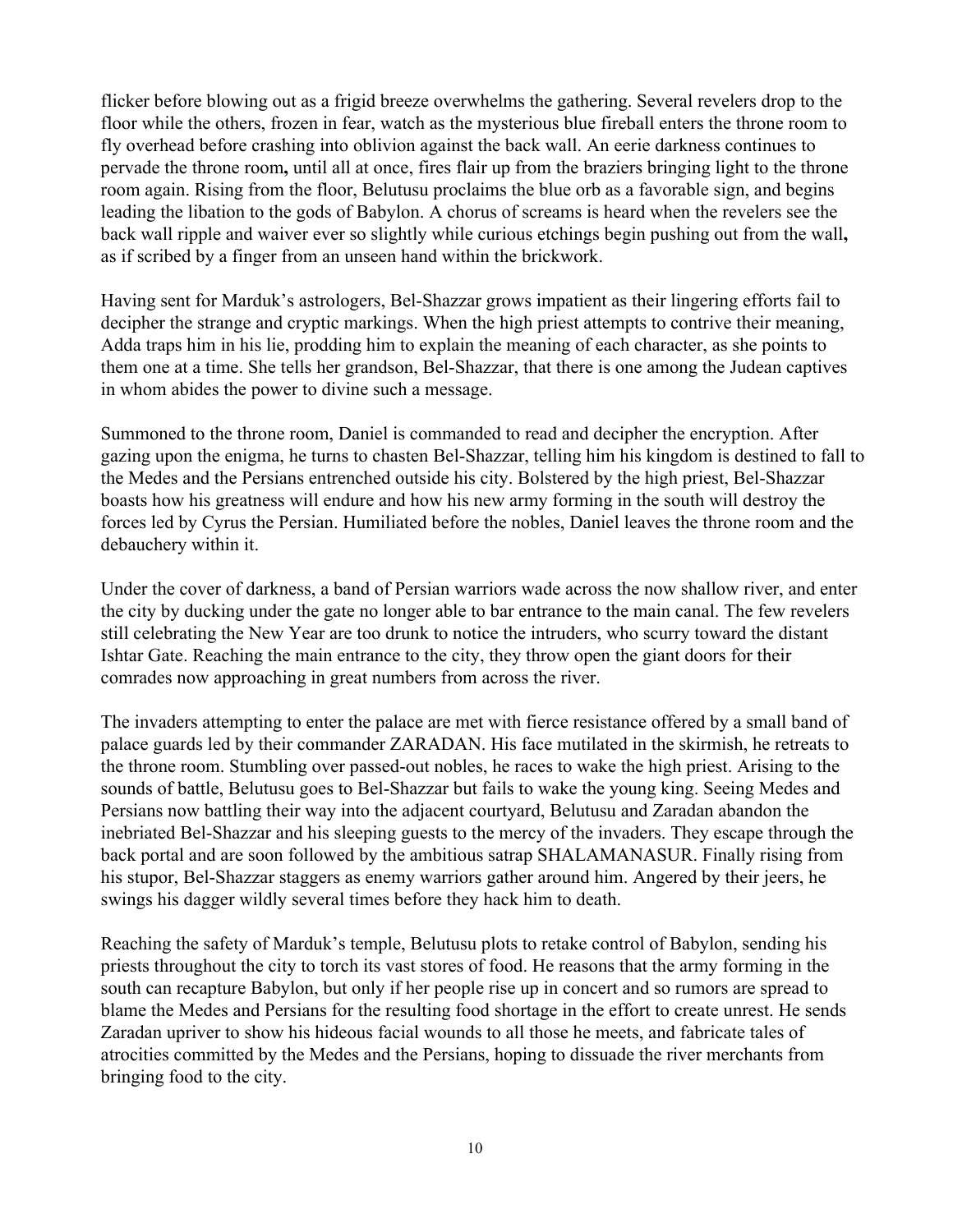Taking half his army to assert his lordship over the western regions, Cyrus leaves his general, DARIUS the Mede, to govern Babylon. As a ruse, Belututsu prompts Shalamanasur and the scribe DALAMAAD to go before Darius and offer assistance in restoring order to a city now facing chaos and wide-spread hunger**.** Darius receives Shalamanasur and Dalamaad, and finds their offer encouraging**.** Acting on their advice he decrees a general amnesty hoping to bring the scribes and officials back to the palace. As a reward, he grants their petition giving them authority over those who return. With spies now imbedded in the palace, the high priest Belutusu is determined to learn of Cyrus' whereabouts. Armed with this information, he will coordinate the attack by the southern army accordingly.

Formally surrendering the province of Elam to Babylon's new ruler, Daniel is embraced by Darius, who recalls from the days of his early childhood the highly esteemed Judean emissary sent from Babylon to the court of the Medes. Daniel counsels Darius, telling him that to end the famine, the myths and rumors of his warriors' incessant brutality must be dispelled before the river merchants will feel it safe again to transport food into Babylon. Daniel argues vehemently that he alone is best suited for the task until at last, Darius reluctantly agrees to let him voyage north.

Sailing upriver, Daniel initially fails to end the distrust of the merchants he meets along the way. At Sippar, it is his fame which finally bursts the distrust and fear harbored by the merchants there, as his legendary canal serves as a reminder of the famine which had gripped the region many years before. As the first boats laden with food begin their journey south, Daniel continues north to expedite the relief of the starving city.

Several days pass before the first boats reach Babylon with food. His plans for insurrection thwarted, Belutusu conspires to control Babylon through Shalamanasur. To clear the way, he must eliminate Daniel, but in a way to avoid suspicion falling on his surrogates. He sends his priests to the temple of Nanna-Sin to murder the devotees of the moon-god during their rituals. As planned, the massacre ignites a bloody, sectarian war in Babylon. Fearing that the hostile army regrouping in the south might attack during this instability, Darius finds himself forced to sign a harsh decree designed to end the bloodshed by banishing all religious rites within the city. Shalamanasur convinces Darius that for his decree to be effective, he must send all violators to the lion pit. With desecration of the body being so extreme, fears of retaining that disheveled state forever make the prospects of this most gruesome deterrent that much more effective in curbing the zealots' fervor.

Weeks pass before Daniel finally returns to Babylon, where he is greeted by a grateful and recently pacified populace. Given leave by Darius, Daniel continues on to Azariah's house. Within the privacy of the roof top veranda, Daniel offers thanksgiving to God for his recent successes. The angel Gabriel appears before Daniel, (starting point of story, Part I) and shows him a series of events, from his day until the time of the end. Spellbound, Daniel continues to listen as the angel begins to unveil the mystery of the man nailed to the crossed timbers, finally revealing that He is the long awaited Messiah promised by God. Apprised of the Messiah's scheduled earthly appearance (Daniel 9:25,26), Daniel sees a vision of Jesus' triumphal entry into Jerusalem, His betrayal, and then His crucifixion.

The following day, a man stands before Darius, claiming to have witnessed his neighbor violate the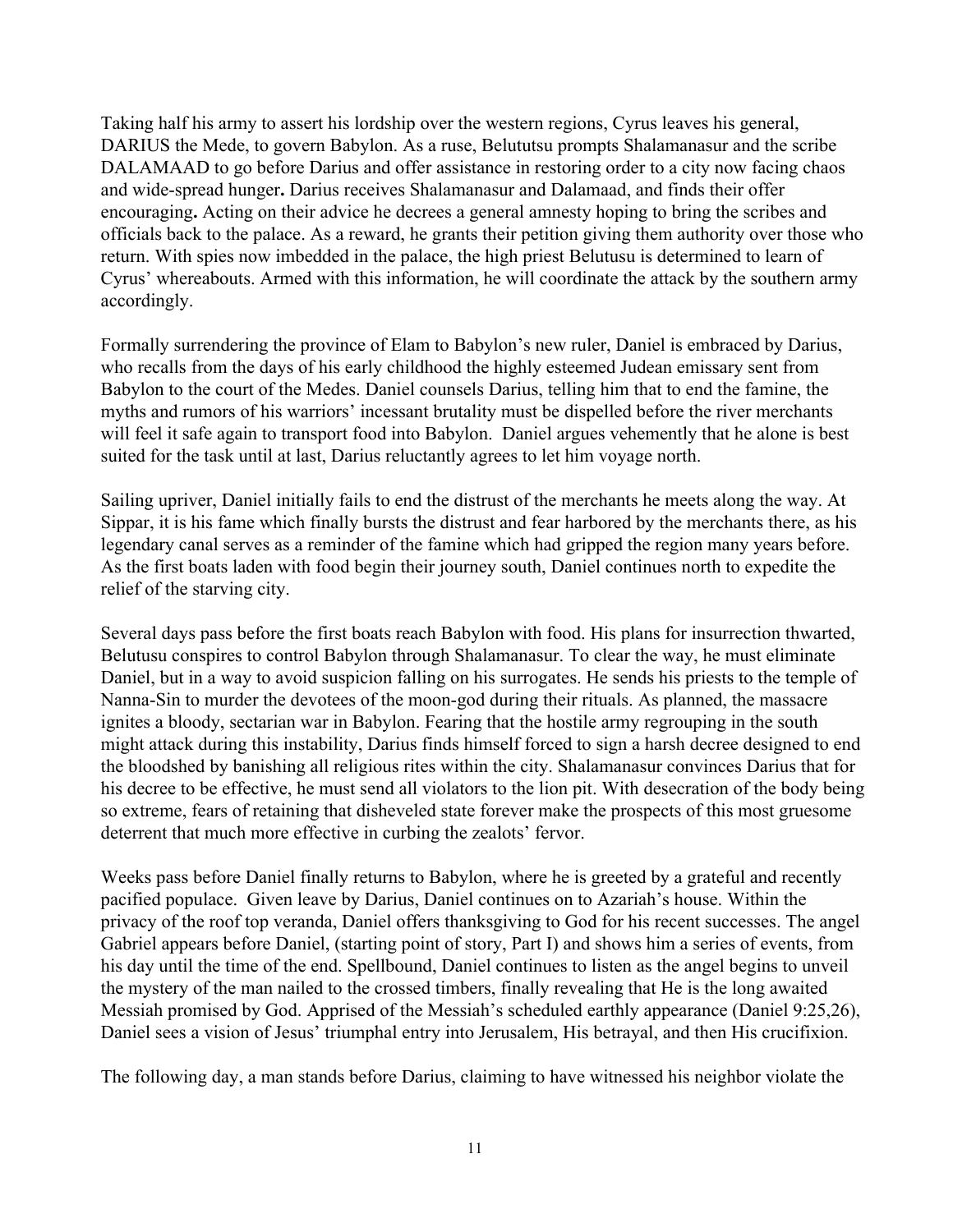draconian decree. Upon learning it is Daniel who stands accused, Darius scrambles in desperation to vindicate his Judean advisor. Shalamanasur and Dalamaad argue fervently that such favoritism will only re-ignite the unrest and anarchy Darius has worked so hard to stamp out. By holding fast to the legal code of the Medes and the Persians, they are finally able to force Darius to execute the law.

Having learned of Daniel's death sentence, Adda meets him as he is escorted from the citadel to the lion pit. Before reaching the steps leading down to the pit, she tells him he is her only hope for living. He shares his own hope in the future Messiah, telling her, "It is not the end I go to…but a beginning to which there is no end. I will pray that on the last day, I may greet you there." After placing Daniel in the entrance of the tunnel joining the small arena to the lions' den, the Persians roll into place the large stone disc designed to cover it.

Under the cover of darkness, Belutusu leads his cohorts down to the lion pit to confirm that Daniel is dead. Their plan is preempted upon discovering a wax seal affixing the stone disk to the tunnel entrance. Stamped with Darius' signet ring they leave both the seal and the stone disk undisturbed. As they exit the lion pit their plans continue to deteriorate with Darius and his men suddenly appearing from the adjacent palatial courtyard. The first rays of sunlight peer over the high walls, prompting Darius to hurry his men to roll back the stone disk covering the entrance to the tunnel. Seeing Daniel waking in the midst of sleeping lions, Darius proclaims the Judean's absolution, his having spent sunset to sunrise in the company of hungry lions satisfying the dictates of the decree.

While Shalamanasur and Dalamaad continue to argue for his death, Adda rushes into the courtyard, and embraces Daniel. Her joy ends abruptly when she suddenly takes notice of Belutusu lurking in the background. His masquerade as a lowly scribe fails to fool Adda, who begins ranting hysterically, accusing the high priest of his diabolical deeds before Darius. Fearing their lives depend on their cohort's ruse, Shalamanasur and Dalamaad rush to argue that she is confusing him for another, and that the palace scribes will testify the man in question is nothing more than a lowly scribe, just as Belutusu pretends to be. Adda seethes knowing the officials of the palace will never incriminate Belutusu, as they live in the shadow of a vengeful priesthood. With Darius remaining irresolute, the conspirators begin to make a slow departure, knowing they will be safe and the matter closed once they reach Marduk's temple. Just as they approach the threshold of the portal leading to their freedom, Daniel offers to Darius the definitive means with which to establish the suspect's true identity. The nobles of the northern provinces—those taking refuge in Babylon before its fall, and recently freed by Darius—will have nothing to fear from the priesthood. His fate sealed, Belutusu knows that while detained in the citadel, his cohorts, to protect themselves, will find a way to silence him. The thought of Shalamanasur and Dalamaad escaping death at his expense, spurs him to implicate them in the plots to effect strife, starvation, and insurrection. Both Shalamanasur and Dalamaad panic, and in a rush of self-preservation, each proclaims his own innocence, while incriminating the other two conspirators. Adding to their trouble, Darius denies them a fast and easy death as befitting their station, but instead sentences all three men to die in the lion pit. Horror stricken, the conspirators rabidly boast of the vicious retributions their children will commit upon Darius, unaware that, by the law of the Medes and the Persians, their blood oaths of vengeance have condemned their offspring to follow them into death in the lion pit.

Daniel grabs Adda and quickly escorts her from the fifth courtyard, as screams of agony and terror are